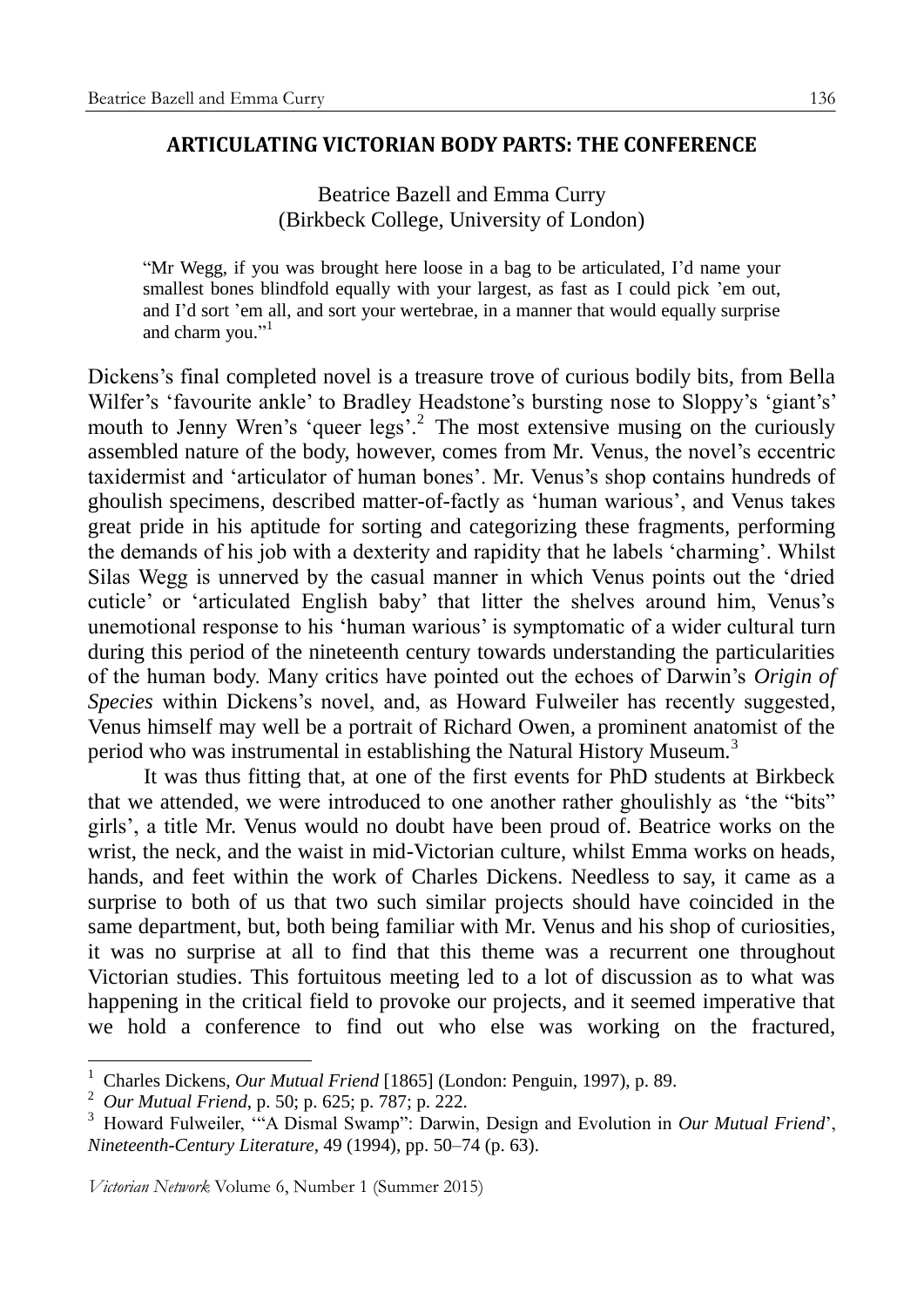dismembered, and discontinuous body in the Victorian era, and to uncover the variety of approaches to such an unruly and fragmented subject.

Our own interest in the topic is certainly in one way part of the general critical turn in recent years towards materiality, and in researching our projects the work on material culture of scholars such as Bill Brown, Marcia Pointon, Catherine Waters, and Isobel Armstrong has proved invaluable.<sup>4</sup> We wanted to build upon a sense within nineteenth-century studies that the tools of this criticism could be used to analyse the physical, commodified body in the same way that they have helped to analyse the materiality of the objects which passed between these bodies. Other conferences of the academic year supported this notion, particularly Birkbeck's 'Victorian Tactile Imagination' event, and the Victorian Popular Fiction Association conference which took 'Bodies' as its theme, both of which were held in July 2013. In the light of these major conferences, we wanted our conference to particularly address PhD and early career research, and we were incredibly lucky to secure keynote speakers whose work perfectly encapsulates the various exciting directions in which this field could take nineteenth-century studies.

'Victorian Body Parts' is one of those happy topics which almost everyone to whom you mention it will respond with a coo of "that's interesting!" And, true to form, the conference covered an immense amount of ground, while ostensibly about little fragments of the human organism in the long nineteenth century. We were very pleased to secure Bart's Pathology Museum as our venue: it made the perfect location for such an event, since it is the "embodiment" of the ways in which, even separated from their physical, personal, and historical context, pieces of the body still hold immense power. A Victorian organ at the core of a modern hospital, its rows of specimens housed in glass bottles, it is still used as a teaching resource for the medical students. For this reason the museum is not open to the public, and there are no photographs of the event: the Human Tissue Authority still regulates the reproduction of all such material as part of its ethical contract with the donors.

Our submissions fell naturally into thematic groups, even those which we regrettably had to leave off the programme, and only proved the ways in which this conference theme, deliberately all-encompassing, could prove relevant to multiple fields of research. We had submissions from researchers on the particularised body in medicine, film, art history, archaeology, disability studies, cultural studies, history, and literature, almost all of which could be described as in some way interdisciplinary.

<u>.</u>

<sup>4</sup> See, for example, Bill Brown, 'Thing Theory', *Critical Inquiry*, 28 (2001), pp. 1–22; Marcia Pointon, 'Materialising Memory', in C. Breward & M. Kwint, eds., *Material Memories* (Oxford: Berg, 1999), pp. 39–59; Catherine Waters, *Commodity Culture in Dickens's 'Household Words': The Social Life of Goods* (Aldershot: Ashgate, 2008); Isobel Armstrong, *Victorian Glassworlds: Glass Culture and the Imagination 1830-1880* (Oxford: Oxford University Press, 2008).

*Victorian Network* Volume 6, Number 1 (Summer 2015)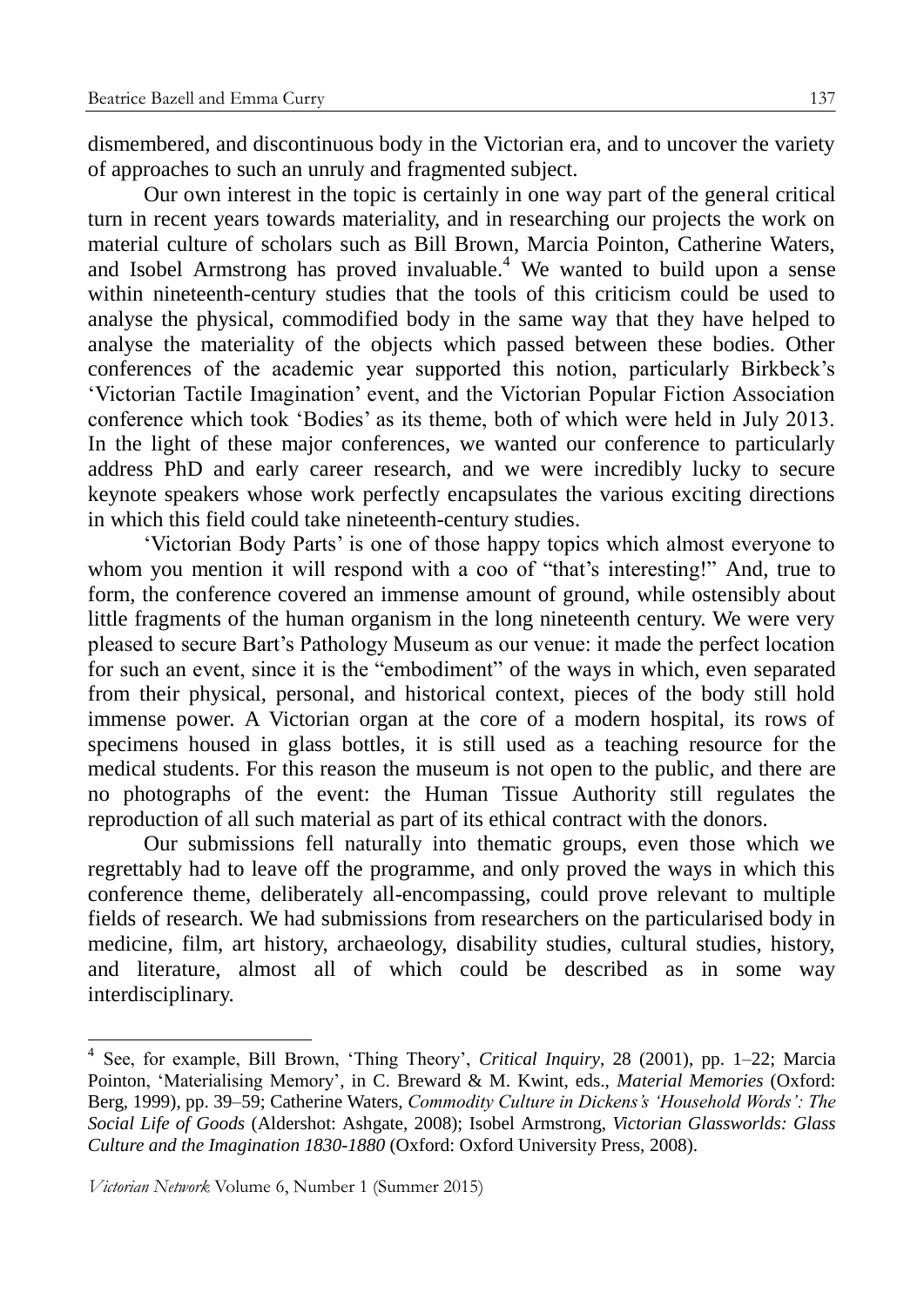The conference began with Dr. Katharina Boehm (Regensburg) on the body of the child, particularly in the writing of Charles Dickens, as a tool within Victorian medico-psychical discourses, and Dr. Kate Hill (Lincoln) on the skull's potency within the developing fields of archaeology and anthropology in nineteenth-century museum culture, both of which got the day off to a fantastically thought-provoking start. Boehm uncovered the ways in which children's bodies became "boundary objects" upon which competing medical, social, political, philanthropical, and literary discourses on childhood centred, and suggested that in unravelling these multiple meanings, we might come to understand the ways in which literary and scientific cultures influenced and built upon one another during this period. Hill described the circulation of skulls from remote historical or geographical sources, and the cultural and political ends to which these artefacts were put within broader discussions of science and race. As she demonstrated, in the fairly novel disciplines of archaeology and anthropology, many of the interpretations of these skulls came from a cultural standpoint rather than a biological one. Her paper threw important light on the negative potential of the period's urge to classify, and gave us all as researchers significant pause for thought on the need to be sensitive to the ethical repercussions of our own work on nineteenth-century specimens.

Dr. Ellery Foutch (Courtauld) then opened the 'Severed Parts' session with a paper on the cultural afterlife of bodybuilder George Sandow in casts of his legendary body. Foutch described the ways in which Sandow capitalised upon emerging photographic technologies to circulate images of his muscular arm, and encouraged devoted followers to both isolate and compare their own limbs to his. This fascinating paper was followed in kind by Dr. Graeme Pedlingham (Sussex), who discussed how hysteria discourses apply themselves to the titular disembodied limb in 'Lady Wishaw's Hand', a neglected gem of the *fin-de-siècle* gothic by Richard Marsh. Catherine Oakley (York) concluded the panel with her work on comic dismemberment in early film and the concomitant malleability of cinema as a medium. Her clips of early filmmaker Georges Méliès' work provoked much laughter, and were a beautiful way to conclude the panel.

Panel two centred on 'Prosthetic Parts', and was begun by Clare Stainthorp (Birmingham), who analysed the work of a pioneer of a prosthesis in relation to the nuances of gender, class, and contemporary disability studies. Ryan Sweet (Exeter) exposed the surprisingly frequent appearances of the prosthesis-as-weapon in the fiction of authors such as Conan Doyle and Thomas Hood, with its attendant complexities for contemporary scholars. Emma Curry (Birkbeck) leapt from fragment to fringe in her analysis of the appearance of hair in Dickens' creative work and correspondence, and the ways in which this peculiarly separable, insensate part troubles boundaries of substance, space, and time.

Lisa Coar (Leicester) opened the final panel on 'Gendered Parts' with her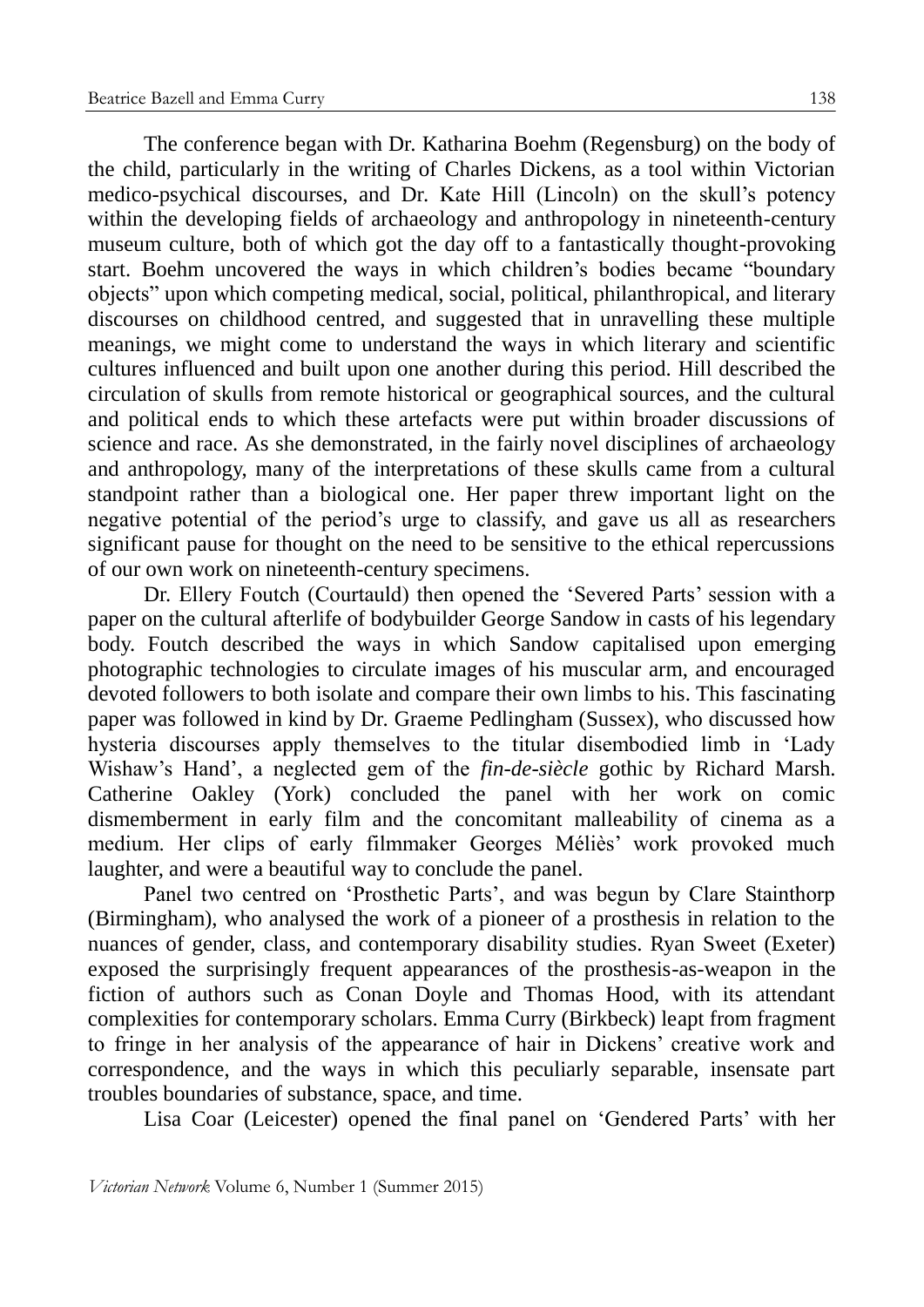exploration of the 'discorporation' of tight-laced men in nineteenth-century culture through both surgical and sartorial means, synthesising historic and medical criticism of the issue in examining Victorian culture's 'fierce anorexic logic'. Dr Ally Crockford (Edinburgh) scrutinised interpretations of diphallicism – look it up – in medical literature on congenital birth defects, and provided a neat counterpoint to the day's analysis of the artificial shapings of the body. Finally, Beatrice Bazell (Birkbeck) analysed the cultural interplay of focus and corsetry in shaping representations of the mid-Victorian female body through the photographs of Lady Clementina Hawarden.

Tiffany Watt-Smith (QMUL) concluded the day with her work on the mutual fascination of the theatre and science in analysing Victorian ideas about imitation and mimicry. Watt-Smith uncovered the fascinating turn in psychological research at the end of the century towards investigating what she termed "compulsive copying": our bodily urges to mirror others' smiles, yawns, and gestures, and highlighted the ways in which psychologists were drawn to the theatre as a means of making sense of these bodily enactors of emotion. Her work was a wonderfully stimulating end to the day's proceedings and has since been featured on Australian radio programme *The Body Sphere*.

The conference drew to a close with a swift decamp to the nearest restaurant for the necessary fortification of our participants' component "parts", and a continuation of the brilliant discussions that the papers had served to foster. Overall, the day provided us with a fascinating exploration of the depth and diversity of current scholarship on this topic, and, we hope, served to forge new relationships and collaborations between scholars. We are so grateful to BAVS for their generous sponsorship of this event, to Bart's Pathology Museum for hosting us in such a fantastic setting, to all of our speakers who provided us with such stimulating material, and to all of our attendees who contributed their expertise to promote some fascinating and fruitful discussions. We look forward to reading the work of the next generation of Mr. Venuses!